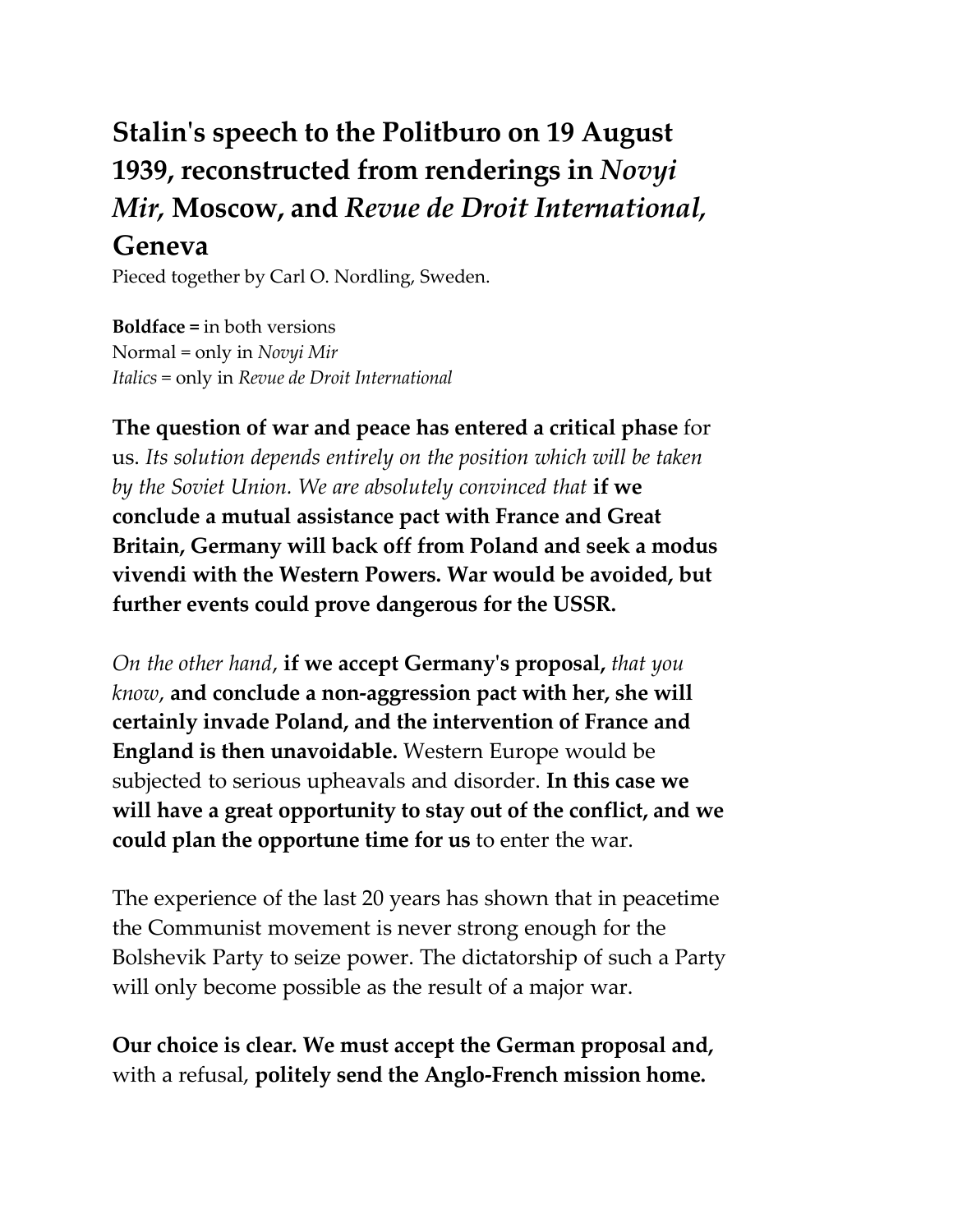*It is not difficult to envisage the importance which we would obtain in this way of proceeding. It is obvious, for us, that Poland will be destroyed even before England and France are able to come to her assistance. In this case Germany will cede to us a part of Poland…* Our immediate advantage will be to take Poland **all the way to the gates of Warsaw, as well as Ukrainian Galicia.**

**Germany grants us full freedom of action in the** Pribaltic*/three Baltic* **States and recognizes our claim on Bessarabia. She is prepared to acknowledge our interests in Romania Bulgaria and Hungary.**

**Yugoslavia remains an open question***, the solution of which depends on the position taken by Italy. If Italy remains at the sides of Germany, then the latter will require that Yugoslavia be understood as her zone of influence, and it is also by Yugoslavia that she will obtain access to the Adriatic Sea. But if Italy does not go with Germany, then the latter will depend on Italy for her access to the Adriatic Sea, and in this case Yugoslavia will pass into our sphere of influence.*

*This in case that Germany would emerge victorious from the war.* **We must, however, envisage the possibilities that will result from the defeat as well as from the victory of Germany.** In case of her defeat, a Sovietization of Germany will unavoidably occur and a Communist government will be created. We should not forget that a Sovietized Germany would bring about great danger, if this Sovietization is the result of German defeat in a transient war. **England and France will still be strong enough to seize Berlin and to destroy a Soviet Germany**. **We would be unable to come** *effectually to her assistance*/to the aid of our Bolshevik comrades in Germany.

**Therefore, our goal is that Germany should carry out the war as long as possible so that England and France grow weary and**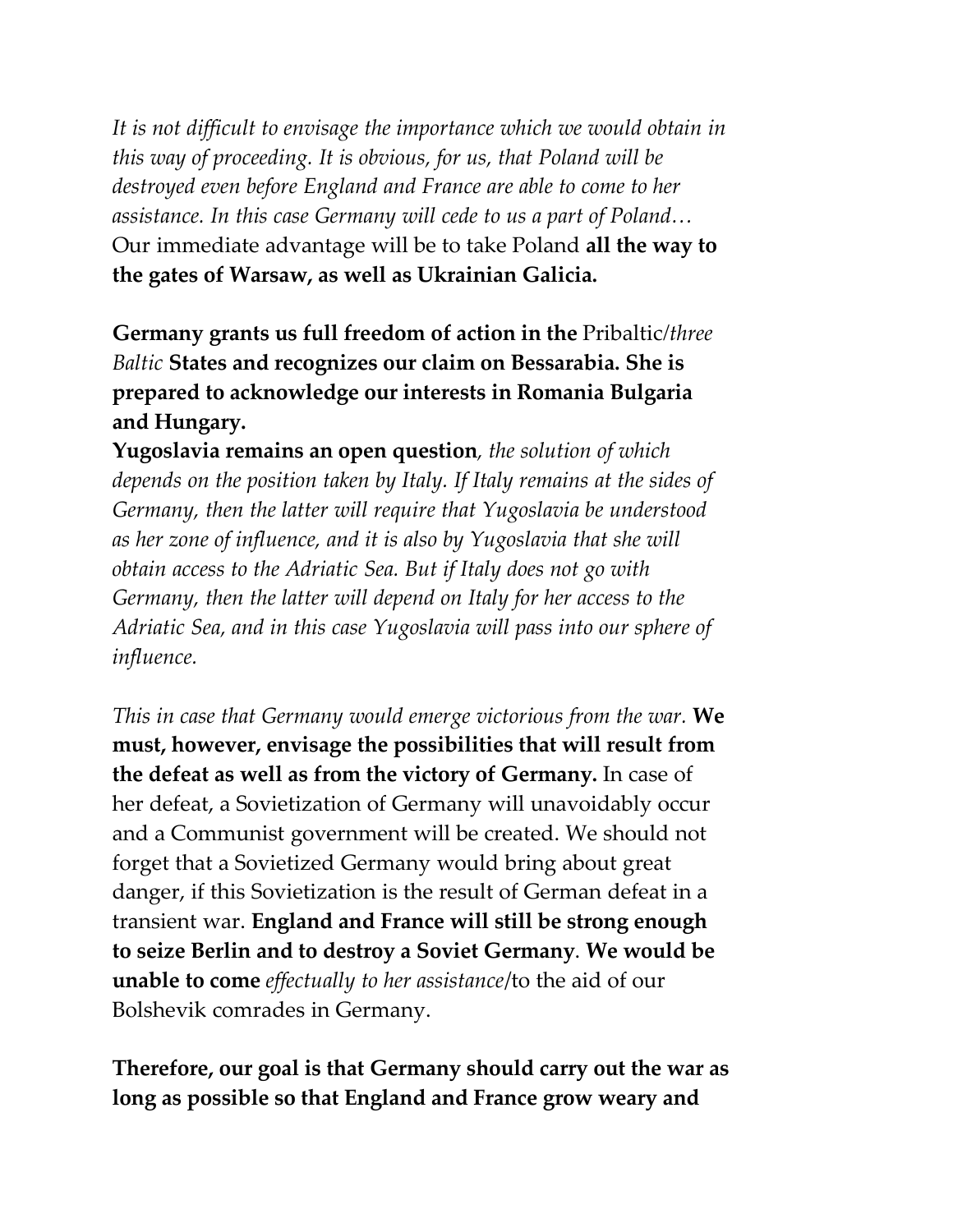**become exhausted to such a degree that they are no longer in a position to put down** a Sovietized **Germany.** 

*Our position is this*. **Maintaining neutrality** and waiting for the right time, **the USSR will presently** *assist Germany economically* **and supply her with raw materials and provisions. It goes without saying that our assistance should not exceed a certain limit; we must not send so much as to weaken our economy or the power of our army.**

**At the same time we must carry on active Communist propaganda in the Anglo-French bloc, and predominantly in France. We must expect that in that country in times of war, the Party should quit the legal means of warfare and turn underground. We know that their work will demand** *much money*/great sacrifices, **but** *we must agree without hesitating to these sacrifices*/our French comrades will not hesitate. Their first task will be to decompose and demoralize the army and the police. **If this preparatory work is fulfilled properly, the safety of** Soviet **Germany will be assured,** and this will contribute to the Sovietization of France.

For the realization of these plans it is essential that the war continue for as long as possible, and all forces, which we have available in Western Europe and the Balkans, should be directed toward this goal.

**Now let us consider the second possibility, a German victory. Some think that this would confront us with a serious danger. There is some truth in this, but it would be a mistake to regard the danger as so close at hand or as great as has been proposed.**

**If Germany should prove to be victorious, she will leave the war too weakened to start a war with the USSR within a decade**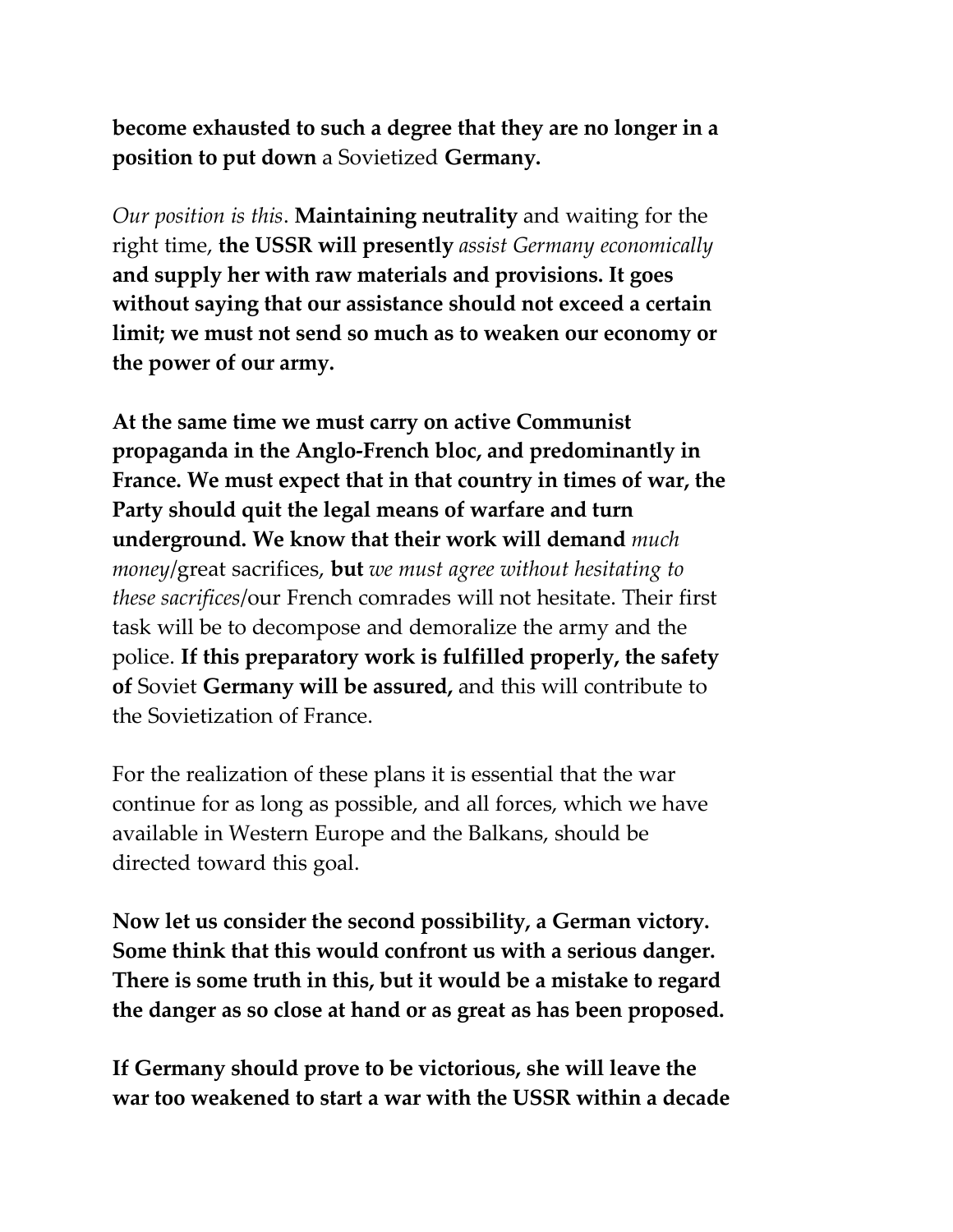**at least. She will have to supervise the occupation of France and England and to** *prevent their restoration*/restore herself.

**In addition, a victorious Germany will have vast** *colonies/*territories; **the exploitation of those and their adaptation to German methods will also absorb Germany during several decades.**

**Obviously, this Germany will be too busy elsewhere to turn against us.** There is one additional thing that will strengthen our safety. **In a conquered France, the French Communist Party will** always **be very strong.** A Communist revolution will unavoidably break out, and we will be able to exploit the situation and to come to the aid of France and make her our ally. In addition, all the nations that fall under the "protection" of a victorious Germany will become our allies. This presents for us a broad field of action for the initiation of world revolution.

**Comrades,** *I have presented my considerations to you. I repeat that* **it is in the interest of the USSR**, the workers' homeland **that a war breaks out between the Reich and the capitalist Anglo-French bloc***. It is essential for us*/Everything should be done so **that it drags out as long as possible with the goal of weakening both sides**. **For this reason, it is imperative that we agree to conclude the pact proposed by Germany, and then work in such a way that this war, once it is declared, will be prolonged maximally. We must strengthen our** *economic*/propaganda **work in the belligerent countries, in order to be prepared when the war ends.**

(For the original text published in Revue de Droit International, see [Stalin's August](http://www.carlonordling.se/ww2/stalin_speech_french.html) [1939 Speech, French version;](http://www.carlonordling.se/ww2/stalin_speech_french.html) and for the version published in Novyi Mir, see [Stalin's August 1939 Speech, Russian version.](http://www.carlonordling.se/ww2/stalin_speech_russian.html) The essence of the speech agrees